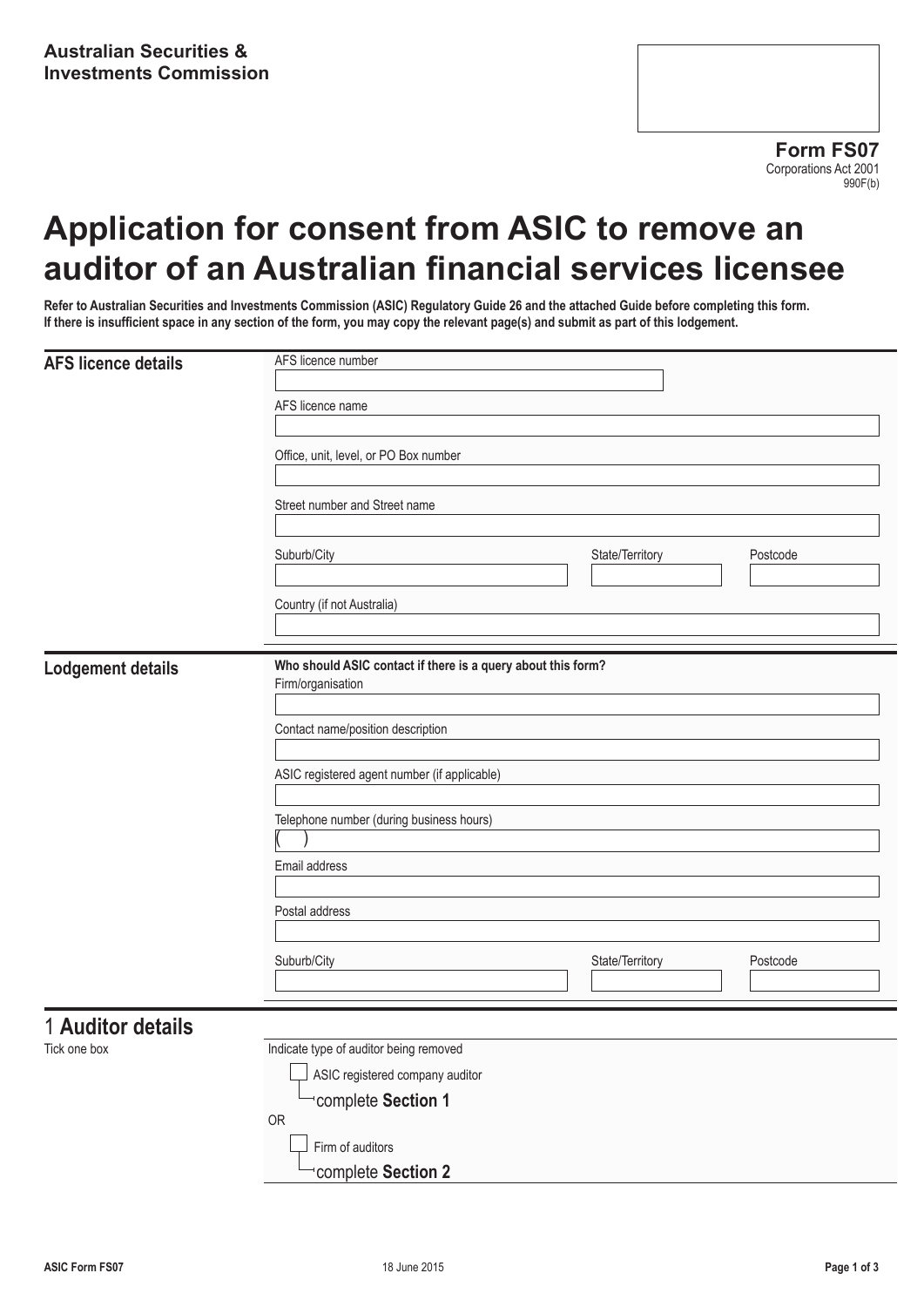| 1 Continued Auditor details                                        |                                                                                             |                 |
|--------------------------------------------------------------------|---------------------------------------------------------------------------------------------|-----------------|
| Complete either Section 1 or<br>Section 2 and then provide address | <b>Section 1</b><br>ASIC registered company auditor                                         |                 |
|                                                                    | ASIC registered company auditor number (for individual auditor or authorised audit company) |                 |
|                                                                    | Family name                                                                                 | Given names     |
|                                                                    | <b>OR</b>                                                                                   |                 |
|                                                                    | Authorised audit company name                                                               |                 |
|                                                                    |                                                                                             |                 |
|                                                                    | ACN/ABN                                                                                     |                 |
|                                                                    | <b>Section 2</b>                                                                            |                 |
|                                                                    | Firm of auditors<br>Name of firm                                                            |                 |
|                                                                    |                                                                                             |                 |
|                                                                    | <b>ABN</b>                                                                                  |                 |
|                                                                    | <b>Address</b>                                                                              |                 |
| Provide for individual auditor,                                    | Office, unit, level, or PO Box number                                                       |                 |
| Company or firm                                                    |                                                                                             |                 |
|                                                                    | Street number and Street name                                                               |                 |
|                                                                    | Suburb/City                                                                                 | State/Territory |
|                                                                    |                                                                                             |                 |

Postcode Country (if not Australia)

## 2 **Statement by the Australian financial services licensee**

|                                         | You must declare that the following statements are true for the Australian financial services licensee after making proper<br>enquiries.                                                                                                                                                                             |  |  |
|-----------------------------------------|----------------------------------------------------------------------------------------------------------------------------------------------------------------------------------------------------------------------------------------------------------------------------------------------------------------------|--|--|
|                                         | You must be authorised to sign on behalf of the Australian financial services licensee.                                                                                                                                                                                                                              |  |  |
| Declaration                             | I apply for ASIC's consent to remove the auditor of the above named Australian financial services licensee and declare<br>that, other than stated in an annexure to this application:                                                                                                                                |  |  |
|                                         | there are no disagreements with the auditor and the Australian financial services licensee (as defined in RG 26).                                                                                                                                                                                                    |  |  |
|                                         | there are no circumstances or matters connected with the auditor ceasing to hold office which should be brought to<br>ASIC's attention.<br>there are no reasons that give rise to an inability to complete any audit under the Corporations Act 2001 or the<br>National Consumer Credit Protection Regulations 2010. |  |  |
|                                         |                                                                                                                                                                                                                                                                                                                      |  |  |
|                                         | the Australian financial services licensee has notified the auditor in writing of its intention to seek ASIC consent to<br>remove the auditor.                                                                                                                                                                       |  |  |
| Reason for removal<br>Tick one box only | The reasons for the application are set out:<br>below                                                                                                                                                                                                                                                                |  |  |
|                                         | (indicate identifying letter or symbol used to mark annexure)<br>in an annexure marked                                                                                                                                                                                                                               |  |  |
|                                         |                                                                                                                                                                                                                                                                                                                      |  |  |
|                                         |                                                                                                                                                                                                                                                                                                                      |  |  |
|                                         |                                                                                                                                                                                                                                                                                                                      |  |  |
|                                         |                                                                                                                                                                                                                                                                                                                      |  |  |
| Other applications                      | I have also submitted an application to replace (tick if applicable):                                                                                                                                                                                                                                                |  |  |
|                                         | this auditor as the trust account auditor for the Australian credit licence that I hold.                                                                                                                                                                                                                             |  |  |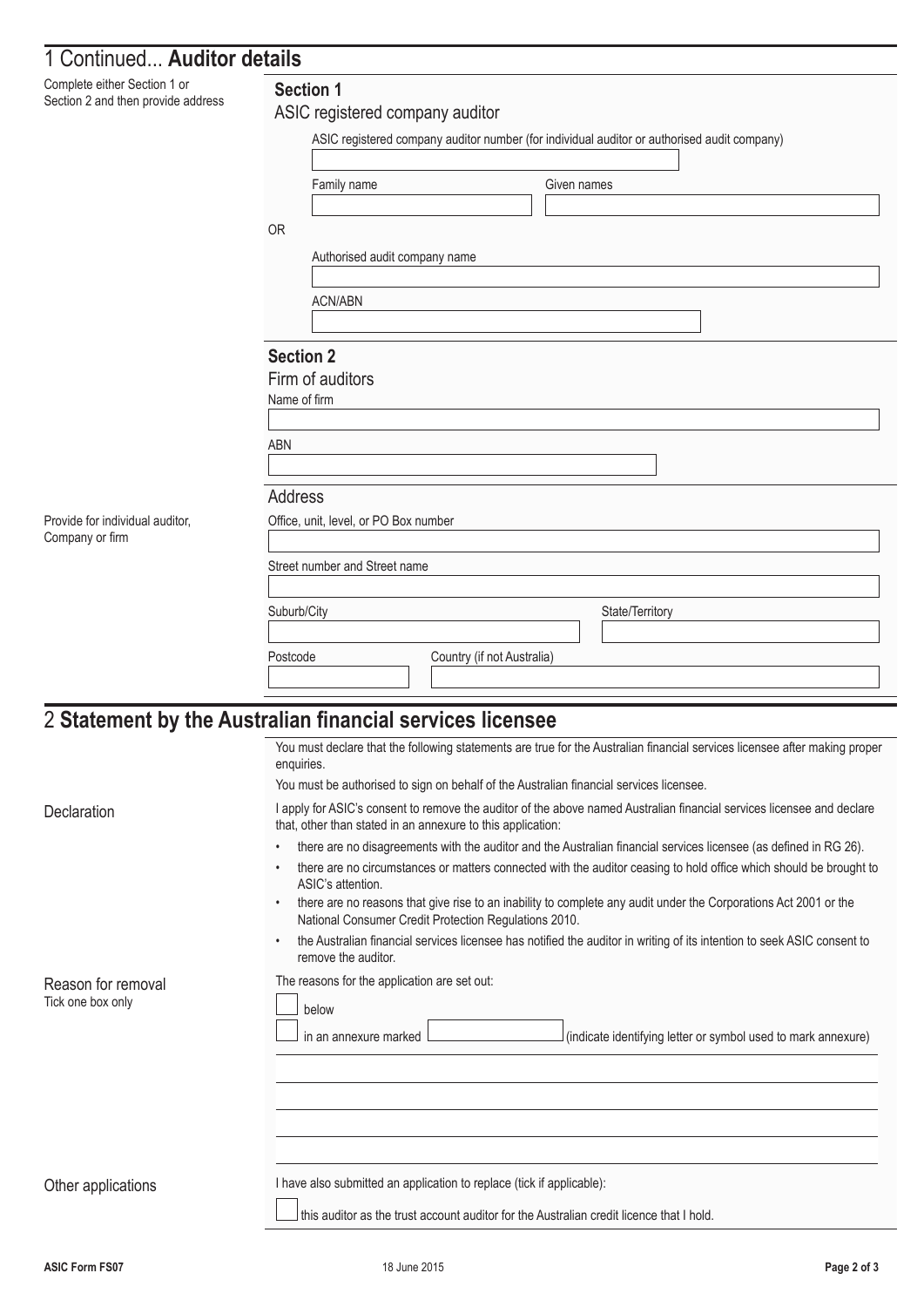### 3 **Additional information**

The AFS licensee's resolution will be a resolution of: the directors or members of a body corporate, the partners of a partnership, natural person trustees of a trust or an individual who is the licensee whichever is applicable.

I attach the following information in annexure marked  $\Box$  of  $\Box$  of pages.

- a signed copy of the resolution of the Australian financial services licensee approving the appointment of the
- proposed auditor, subject to ASIC's consent to the removal. a statement in writing from the outgoing auditor that:
	- all matters that require reporting by the auditor to ASIC under all relevant legislative requirements (ie section 990K, section 311 for all companies under the Corporations Act 2001, and section 104 matters under the National Consumer Credit Protection Act 2009) have been reported to ASIC at the date of this application and any further such matters which come to their attention before the auditor's removal will be reported to ASIC.
	- there are no disagreements between the auditor and the Australian financial services licensee (as defined in RG 26).
	- there is no evidence of opinion shopping (as defined in RG 26).
	- there are no circumstances or matters connected with the auditor ceasing to hold office which should be brought to ASIC's attention.
	- there are no reasons that give rise to an inability to complete any audit under the Corporations Act 2001 or the National Consumer Credit Protection Regulations 2010.
- confirmation in writing from the proposed replacement auditor stating that they are prepared to accept the appointment subject to ASIC's consent to the removal and, if the change is close to the reporting deadline, they have the ability to conduct an effective audit before the reporting deadline.

#### **Signature**

Refer to Guide for details on eligible

Signatories. To the best of my knowledge, the information in this form and annexures is true and complete (it is an offence to provide signatories. false or misleading information to ASIC).

| Name                                                                 |                        |
|----------------------------------------------------------------------|------------------------|
|                                                                      |                        |
| Capacity                                                             |                        |
| director                                                             |                        |
| secretary                                                            |                        |
| partner                                                              |                        |
| trustee                                                              |                        |
| natural person licensee                                              |                        |
| local agent                                                          |                        |
| other, please specify                                                |                        |
|                                                                      |                        |
| Signature                                                            |                        |
|                                                                      |                        |
|                                                                      |                        |
| Entity name (if entity acting as local agent)                        |                        |
|                                                                      |                        |
| Date signed                                                          |                        |
| $\overline{M}$<br>$\overline{Y}$<br>M<br>$\overline{Y}$<br>D]<br>[D] |                        |
|                                                                      |                        |
| Send completed and signed forms to:                                  | For more information   |
| Australian Securities and Investments Commission,                    | Web<br>www.asic.gov.au |

#### **Lodgement**

PO Box 4000, Gippsland Mail Centre VIC 3841.

Web [www.asic.gov.au](http://www.asic.gov.au) Need help? [www.asic.gov.au/question](http://www.asic.gov.au/question) Telephone 1300 300 630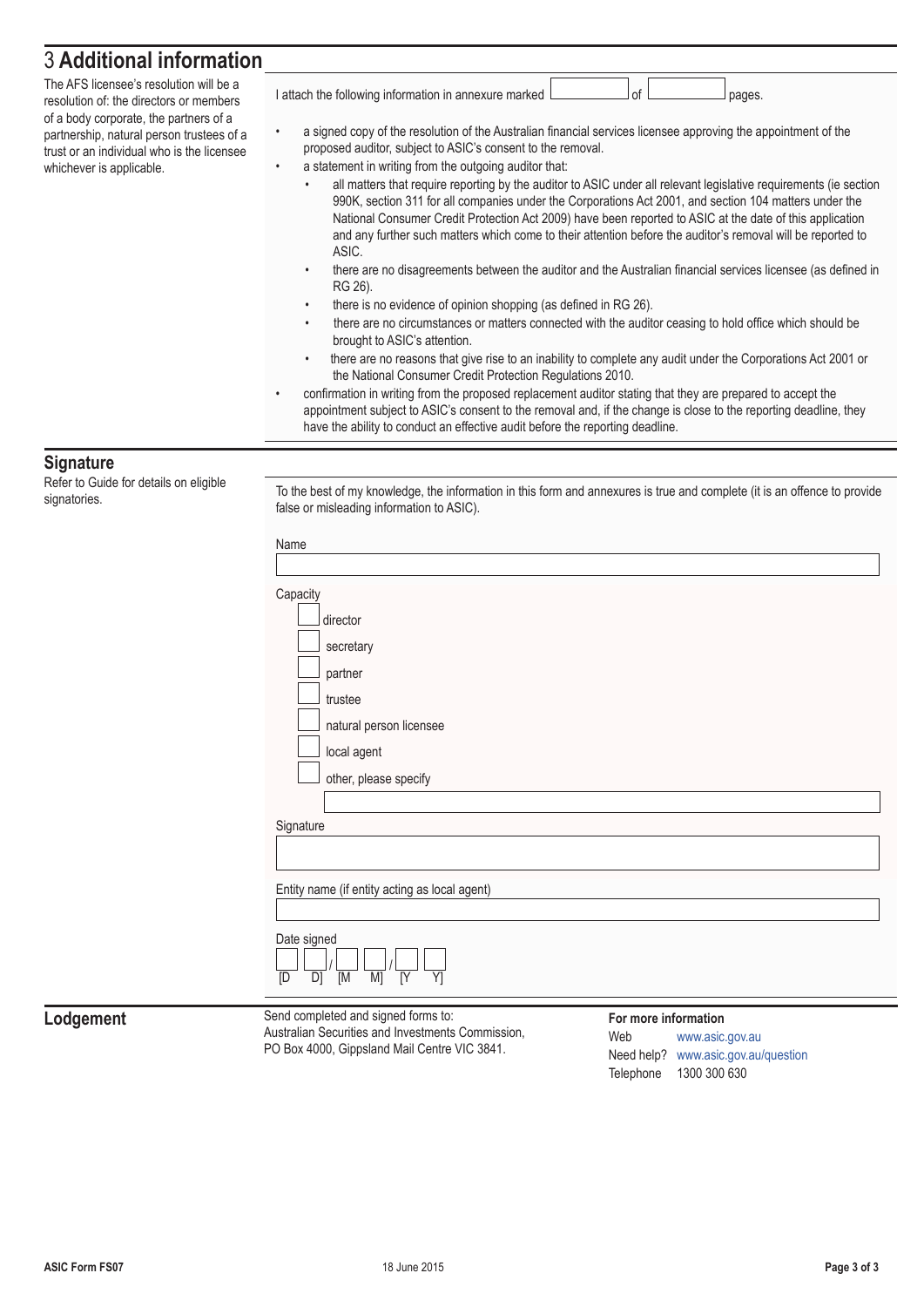**Form FS07** Corporations Act 2001 990F(b)

# **Guide: Application for consent from ASIC to remove an auditor of an Australian financial services licensee**

**If there is insufficient space in any section of the form, you may photocopy the relevant page(s) and submit as part of this lodgement.**

|                                                                                                                                                                                                                                                  | This form must be signed by the person authorised by the Australian financial services (AFS) licensee.                                                                                                                                                                                                                                                                                                                                                              |                                                                                                 |  |
|--------------------------------------------------------------------------------------------------------------------------------------------------------------------------------------------------------------------------------------------------|---------------------------------------------------------------------------------------------------------------------------------------------------------------------------------------------------------------------------------------------------------------------------------------------------------------------------------------------------------------------------------------------------------------------------------------------------------------------|-------------------------------------------------------------------------------------------------|--|
| <b>Signature</b>                                                                                                                                                                                                                                 |                                                                                                                                                                                                                                                                                                                                                                                                                                                                     |                                                                                                 |  |
|                                                                                                                                                                                                                                                  | <b>Entity</b>                                                                                                                                                                                                                                                                                                                                                                                                                                                       | Signatory                                                                                       |  |
|                                                                                                                                                                                                                                                  | Partnership comprised of individuals                                                                                                                                                                                                                                                                                                                                                                                                                                | Any one of the individual partners                                                              |  |
|                                                                                                                                                                                                                                                  | Partnership comprised of both individuals and companies                                                                                                                                                                                                                                                                                                                                                                                                             | Any one of the individual partners or a director or secretary<br>of one of the companies        |  |
|                                                                                                                                                                                                                                                  | Multiple trustees                                                                                                                                                                                                                                                                                                                                                                                                                                                   | Any one of the trustees, or where the trustee is a body, a<br>director or secretary of the body |  |
|                                                                                                                                                                                                                                                  | Proprietary company                                                                                                                                                                                                                                                                                                                                                                                                                                                 | Director or secretary                                                                           |  |
|                                                                                                                                                                                                                                                  | Foreign company                                                                                                                                                                                                                                                                                                                                                                                                                                                     | Director or secretary or local agent                                                            |  |
|                                                                                                                                                                                                                                                  | Individual                                                                                                                                                                                                                                                                                                                                                                                                                                                          | The individual                                                                                  |  |
| Lodgement period                                                                                                                                                                                                                                 | As soon as practicable after the resolution is made to remove the auditor.                                                                                                                                                                                                                                                                                                                                                                                          |                                                                                                 |  |
| <b>Lodgement fees</b>                                                                                                                                                                                                                            | Nil.                                                                                                                                                                                                                                                                                                                                                                                                                                                                |                                                                                                 |  |
| When to use this form<br>This form should only be used where the licensee is an individual, a partnership, a non-corporate trustee, foreign<br>company or a proprietary company.                                                                 |                                                                                                                                                                                                                                                                                                                                                                                                                                                                     |                                                                                                 |  |
|                                                                                                                                                                                                                                                  | Refer to Regulatory Guide 26 Resignation, removal and replacement of auditors (RG 26) for more information on<br>removing an auditor of an Australian financial services licensee. RG 26 is available at www.asic.gov.au/rg.                                                                                                                                                                                                                                        |                                                                                                 |  |
|                                                                                                                                                                                                                                                  | If the licensee is a public company, refer to RG 26.78 Note 1 for further details on removing an auditor.                                                                                                                                                                                                                                                                                                                                                           |                                                                                                 |  |
| <b>Timing</b><br>ASIC's consent to an auditor's removal cannot be backdated. The removal can only take effect on the day that ASIC<br>grants its consent.<br>Do not proceed on the assumption that ASIC's consent will automatically be granted. |                                                                                                                                                                                                                                                                                                                                                                                                                                                                     |                                                                                                 |  |
|                                                                                                                                                                                                                                                  |                                                                                                                                                                                                                                                                                                                                                                                                                                                                     |                                                                                                 |  |
|                                                                                                                                                                                                                                                  | If ASIC does not grant its consent to the removal, the existing auditor will continue to hold office.                                                                                                                                                                                                                                                                                                                                                               |                                                                                                 |  |
| <b>Procedure</b><br>Send the form and any annexures required to:<br>Australian Securities & Investments Commission<br>PO Box 4000<br>Gippsland Mail Centre VIC 3841                                                                              |                                                                                                                                                                                                                                                                                                                                                                                                                                                                     |                                                                                                 |  |
|                                                                                                                                                                                                                                                  | ASIC will advise the licensee in writing of the result of the application.                                                                                                                                                                                                                                                                                                                                                                                          |                                                                                                 |  |
|                                                                                                                                                                                                                                                  | Within 14 days after the removal takes effect, the licensee is required to appoint another auditor if this has not<br>already occurred and to lodge written notice specifying the name of the person or firm appointed and the date of their<br>appointment. Form FS06 Appointment of an auditor of an Australian financial services licensee is the approved form<br>for this purpose; it can be lodged online through the AFS licensee portal at www.asic.gov.au. |                                                                                                 |  |
|                                                                                                                                                                                                                                                  | If the Australian financial services licensee is a credit licensee and maintains one or more trust accounts, the licensee<br>should apply for approval to replace the trust account auditor using Form CL17 Australian Credit Licence - Application<br>for approval from ASIC to replace a trust account auditor.                                                                                                                                                   |                                                                                                 |  |
| Removing the auditor of a<br>licensee that is a proprietary<br>company                                                                                                                                                                           | Where the licensee is a proprietary company, the auditor will also need to be removed in accordance with s329 if the<br>auditor was appointed to audit the company's financial report. Refer to RG 26.78, Note 2 for further details.                                                                                                                                                                                                                               |                                                                                                 |  |
|                                                                                                                                                                                                                                                  |                                                                                                                                                                                                                                                                                                                                                                                                                                                                     |                                                                                                 |  |